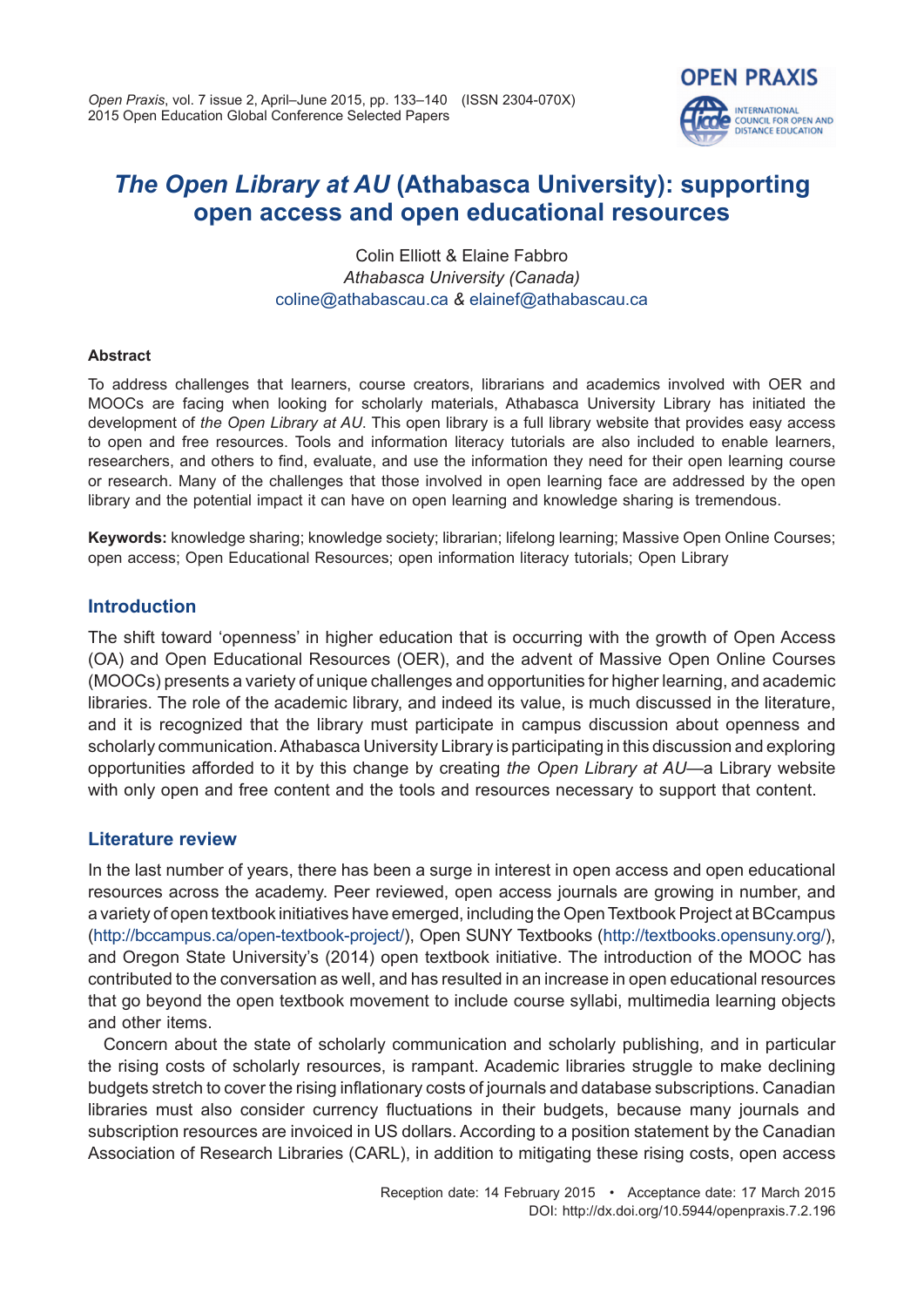allows for greater access to research by the public, and "maximize[s] the return on [taxpayer and funder] investment in research, advancing discovery and innovation, sound public policy, enhanced health and welfare, and other benefits important for society" (CARL, 2013). These rising costs, coupled with the issues outlined in the CARL position statement point to the need for increased library support and involvement in open access. A related issue is the high cost of textbooks, and the sometimes negative effect this has on student's decisions to take certain courses (Billings, Hutton, Schafer, Schweik & Sheridan, 2012), or even enroll in post-secondary studies. This issue has contributed greatly to the growth of the open textbook movement.

#### *Open access, open educational resources and libraries*

For these and myriad other reasons, access to high quality, peer reviewed, open access, and open educational resources is viewed by many as a revolution in scholarly communication, through which the democratization of access to resources will occur. Indeed, the democratization of access to resources not only affects the higher education sector, but society as a whole. This access encourages the development of lifelong learners. When coupled with the development of strong information seeking, critical thinking and analysis skills through MOOCs, and open information literacy tutorials, the result is an informed global citizenry.

In most post-secondary institutions, academic libraries support the teaching, learning and research activities of the institution in a variety of ways. These activities include the collection of resources in curricular and research areas, and the provision of information literacy instruction to students, via discipline based sessions, more general course offerings and the creation of tutorials designed to teach the use of specific resources or specific information literacy skills. As the scholarly communication landscape evolves, and explores the creation and use of open resources, libraries can assist in shaping and furthering the discussions of these materials on their campuses. The careful collection, creation, and curation, of open access resources, and the subsequent marketing of these sources can aid in this work (Mitchell & Chu, 2014; Wu, 2013; Martin, 2010).

Collecting open resources can pose a challenge for academic librarians due to the wide variety of locations and sources of open access and open educational materials, including open textbooks (Martin, 2010). It can be a challenge to identify appropriate content, and librarians must be knowledgeable of the difference between various open access sources, and be aware of strategies for identifying relevant materials. Martin's (2010) article notes that a number of existing library resources, such as link resolvers, and catalogues like WorldCat now index selected open access journals, and some open educational resources. In some cases, these materials are being incorporated into library catalogues and journal title lists. A good overview of discovery methods for each of these kinds of resources can be found in Martin's (2010) article. According to Mitchell and Chu (2014), libraries are now providing access to supplemental resources, which are to be used in courses, and are collecting free, open and campus created content to make accessible via institutional repositories and library websites. This increasing openness presents a number of opportunities for librarians to collaborate with faculty, specifically in the creation, curation and management of open collections (Mitchell & Chu, 2014). Given the shrinking budgets and declining staffing levels in many academic libraries, it is crucial that library administration carefully considers what strategies are most appropriate in managing these resources, in order to ensure that these collections are both useful and valued by the academic community. Without an effective plan, it is simply too easy for the collection of open resources to become haphazard and ineffectual.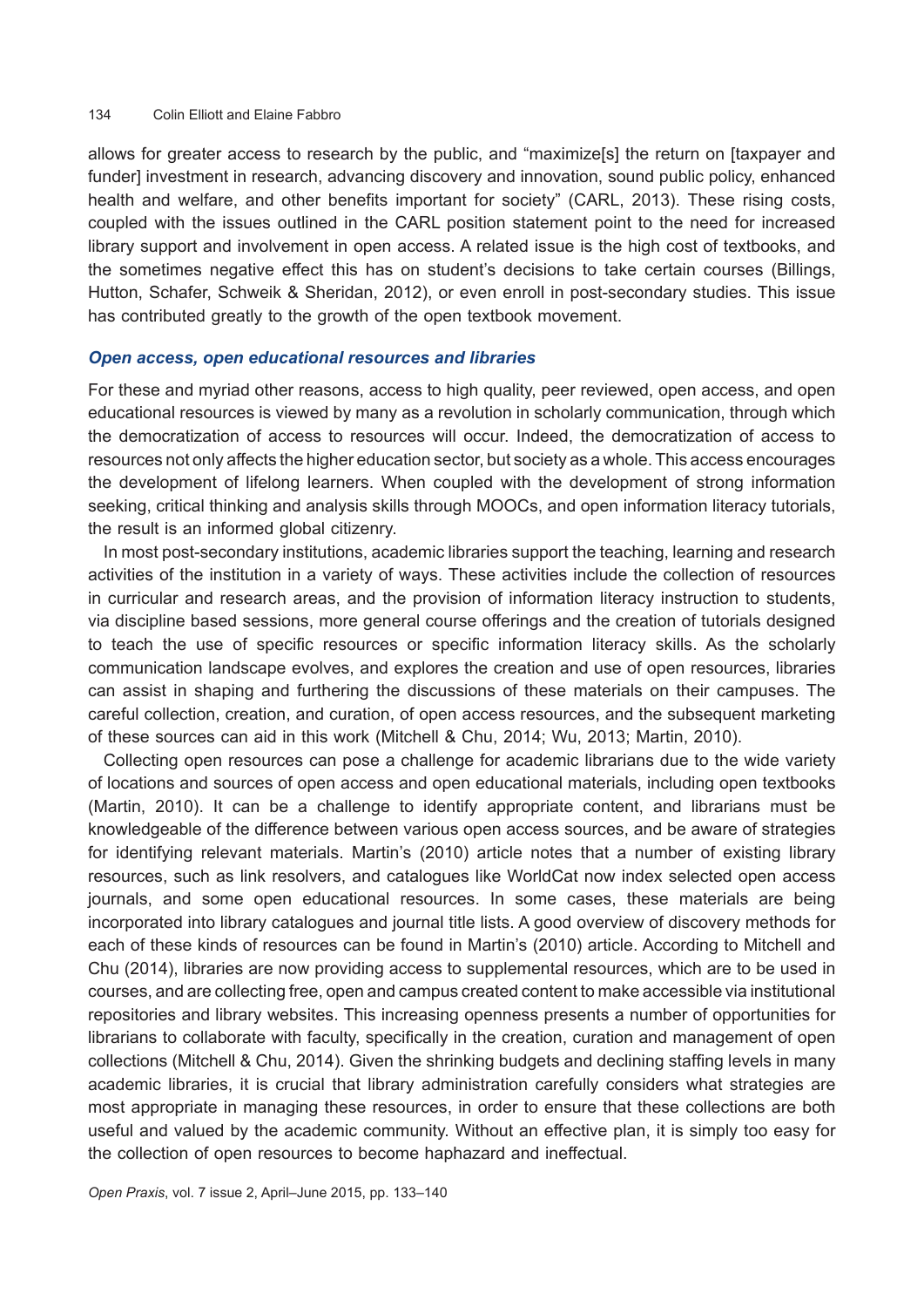#### *Library support for MOOCs*

The introduction of MOOCs has had a significant impact on the online learning landscape (Bull, 2012). As freely available online courses that do not place restrictions upon the number of registrations, MOOCs have had up to 160,000 students enroll (Perez-Peña, 2012). It should also be noted that the majority of students who enroll in these courses do not actually complete them (Jordan, 2014). These courses present an unparalleled opportunity for access to high quality education for enormous numbers of people (Mahraj, 2012). Even several years after the beginning of the movement, the research and literature on the role of libraries and librarians in MOOCs continues to be sparse (Barnes, 2013). A search of the literature published in 2014 and early 2015, reveals that this continues to be the case. While there are questions about what the role of the library will be in this new environment (Hoy, 2014) there seem to be two main opinions about this role: first, that the library and librarians will not be needed in MOOCs, and second, that the work of librarians will be a variant of work currently being undertaken and that in fact they will continue to be integrated in some way into courses (Barnes, 2013; Mahraj, 2012). Ultimately, the role that librarians play in a MOOC may vary depending on context and content. They might provide assistance to faculty in transitioning to teaching online, and participate in course development teams and alerting course authors to relevant open sources. As libraries are often considered the experts in copyright and licensing, a librarian may be asked to provide insight into these areas, or be asked to secure permissions for use of a particular set of resources. S/he might also be asked to provide instruction on how to find relevant and accessible sources on a topic or on a specific aspect of the research process (Barnes, 2013; Wu, 2013).

Mahraj (2012) posits that librarian involvement in MOOCs follows logically from the work currently performed by librarians in the support of courses and students, and suggests that just as librarians are currently embedded in many online courses, they should also be embedded in MOOCs. Embedded librarians should work as a team with MOOC instructors, targeting specific information literacy skills to be focused on in a particular course (Barnes, 2013). Many question the practicality of a fully embedded librarian initiative (Hoy, 2014; Barnes, 2013), given that support for MOOCs is often in addition to the regular workload of academic librarians, but it is still recognized that librarians must be involved in some way, lest they be seen as no longer necessary to education (Hoy, 2014).

A number of other smaller ways for librarians to involve themselves in MOOCs have been suggested. Many information literacy tutorials created by librarians in recent years have been licensed with Creative Commons, so that they might be shared and reused if the creator is credited. These tutorials focus on a variety of topics and can be easily embedded directly into open courses as instructional aids for students. Likewise, the inclusion of information literacy self-assessment tools (Barnes, 2013) can assist students in determining the areas in which they are weak, and can point them to additional tutorials and resources to review to develop these skills. Barnes (2013) also emphasizes the importance of using a variety of media to deliver information literacy skills instruction, including screen-capture tools and audiovisual materials. Considering different ways of providing information literacy instruction is important in determining what will be effective (Pritchard, 2013).

#### **The open library conceptually**

*The Open Library at AU* is based on the same principle as open access and open educational resources, namely that cost is a barrier to learning and to reduce that barrier, materials should be made freely available to learners and researchers in order to promote and democratize knowledge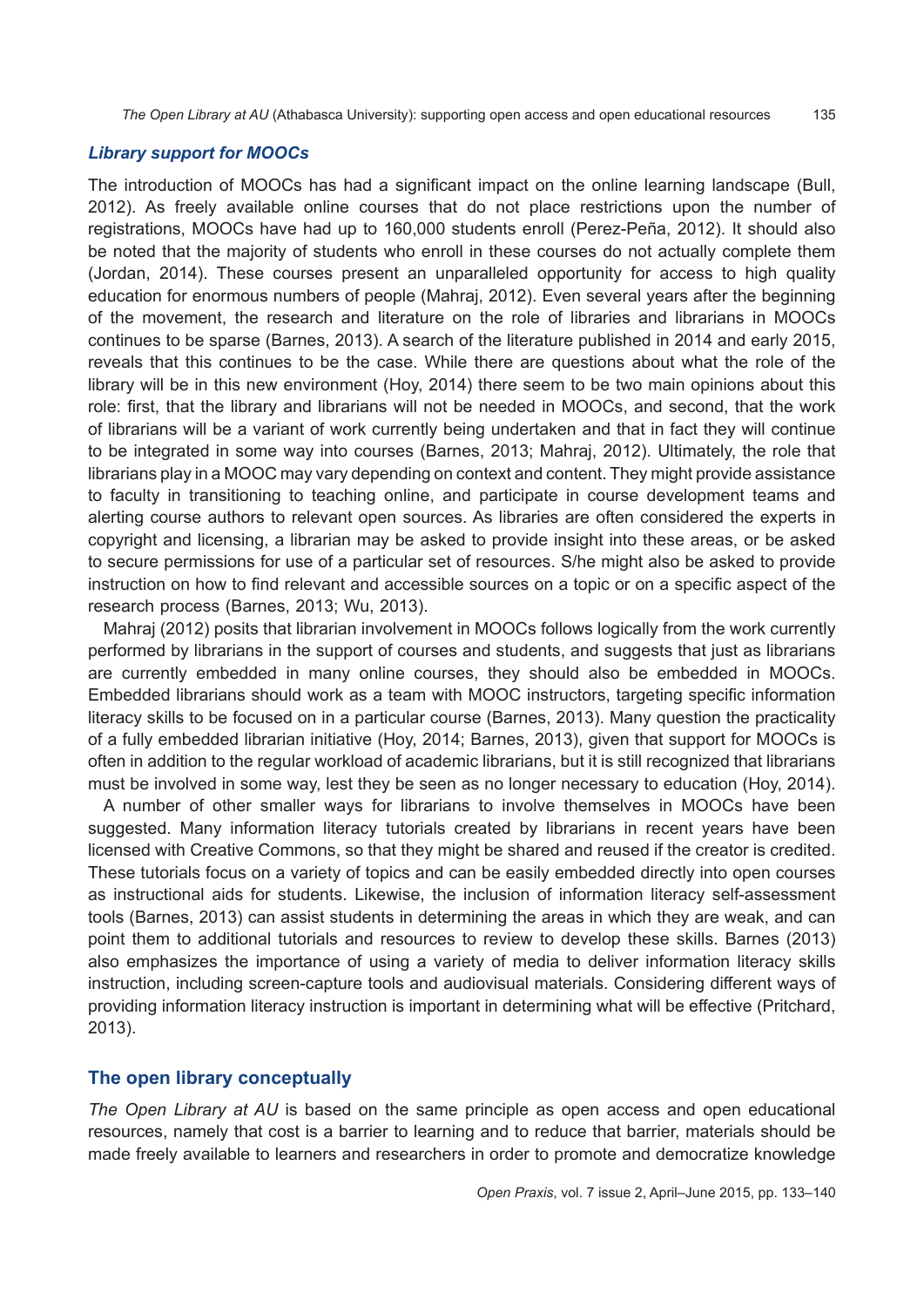and learning (Yiotis, 2005). Open access tackles this issue by promoting the unfettered sharing of scholarly publications. This allows learners, researchers, and libraries to access this material free of charge and results in the easy dissemination of scholarly material; "OA articles are distributed much more widely and have equal or better likelihood of being cited by other scholars" (Anderson, 2013, p. 90). For the OER movement, the aim is to make learning materials freely available to "copy, use, adapt, and re-share" (UNESCO, n.d.). OER by definition, cannot incorporate materials that are behind a paywall or otherwise unavailable for reuse or adaption. *The Open Library at AU* is a library website that furthers the idea of content collection, creation, and curation, by gathering open access and free content together in one site and provides the seamless access to these materials. This gives learners and researchers the simplest access to resources that they can use without cost. Free access to resources encourages learning, research and knowledge sharing which are often considered the main pillars of the mission and mandate of libraries.

*The Open Library at AU* supports learners in many ways. This is especially true for students involved with open learning as well as informal learners who do not have access to scholarly resources through an educational institution. Open learning through courses like MOOCs is relatively new and the potential impact is already disrupting higher education (Gore, 2014). This disruption is somewhat tempered by the fact that library engagement in MOOCs is relatively low. As noted above, providing library services to the large numbers of students enrolled in MOOCS can be a challenge. However, in many cases learners do not have access to additional scholarly materials they need for independent research and learning outside their open course, and may also not have access to information literacy tutorials that can assist them in furthering this research. In addition, libraries can sometimes be difficult to navigate for learners unfamiliar with their structure. The lack of access to additional library resources, library information, and information literacy skills can be a major shortfall that leaves learners without an essential part of their learning experience (Mezick, 2007; Goodall & Pattern, 2011) and may pose a significant obstacle to their learning. Students enrolled in MOOCs who do not have access to an academic library whose mandate is to collect scholarly resources may also face a significant cost barrier. Finding content for research or to supplement course learning often leads to content behind expensive paywalls, or it may not be available at all. As Courtney states, "MOOC students are not traditional students of a college or university, therefore they do not have access to the multitudes of subscription databases" (2013, p. 515). As an open library that anyone can access, search, and use, *the Open Library at AU* will serve as a portal where students can expand their knowledge beyond what they learn in their courses, and create a more rounded learning experience.

Course creators and authors can also see a lot of benefit from collections of open resources. OER and MOOCs both require additional learning resources, including scholarly publications and other resources. Licensing materials for use in MOOCs is extremely problematic and the costs can be prohibitive (Barnes, 2013). Butler (2012) points out that due to the open nature of MOOCs, which make materials freely available online, there are many challenges, delays and costs which prevent the licensing of content for use in MOOCs. Course creators are then using disjointed strategies for finding resources for use in MOOCs and OER. Discussing resources for Harvardx/edX, Courtney (2013) points out that a variety of strategies are required and that MOOCs "suffer greatly" without access for learners. Course authors may or may not involve their library to find resources for the course. If they are using their home institution's library, it likely does not have a comprehensive list of open and free resources or information on how best to search and access them. This leads to either a lot more effort on the part of course creators, the selection of lower quality material, or that important material is not made available to learners.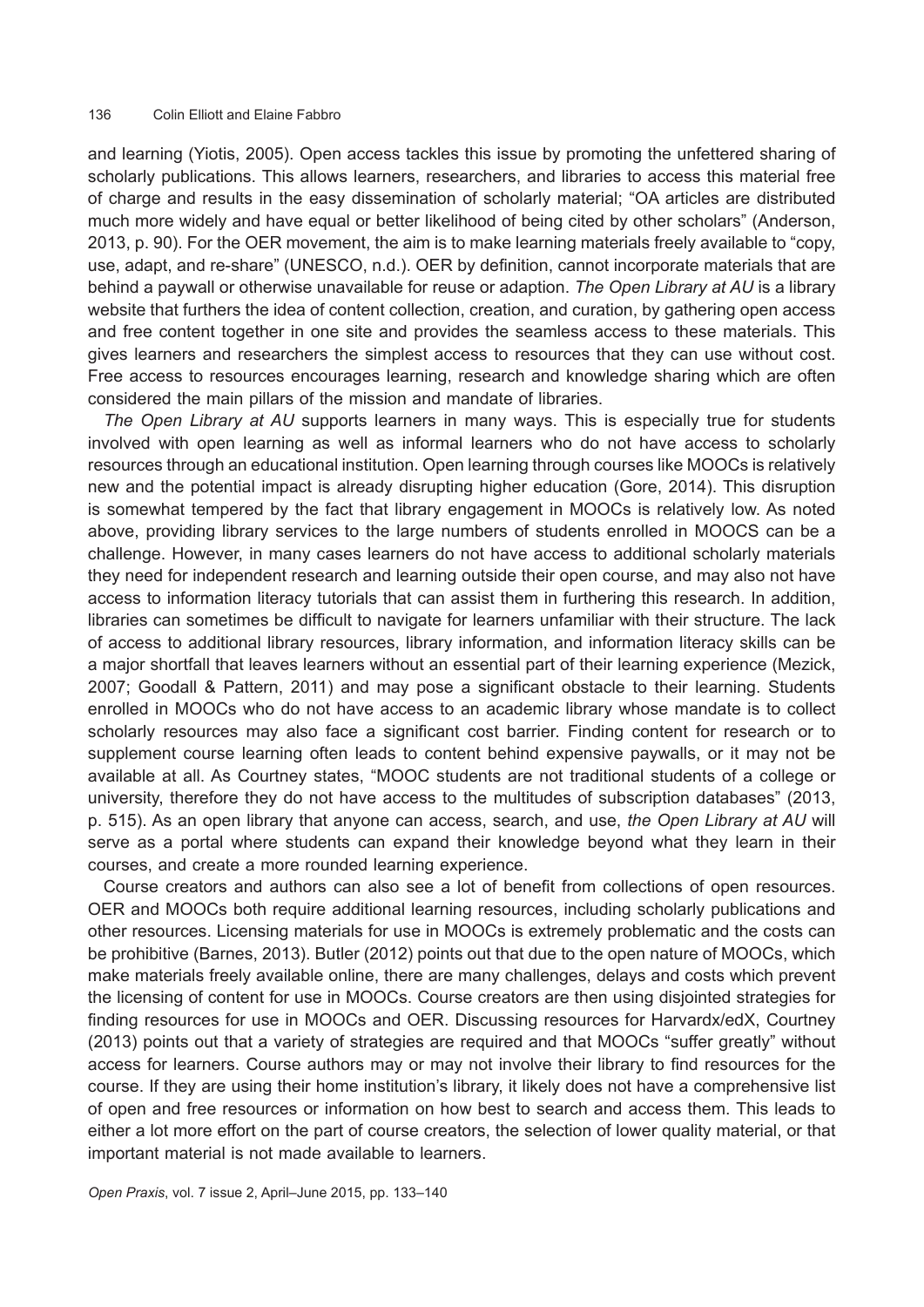Cost savings is one of the ways that librarians benefit from *the Open Library at AU*. As previously mentioned, subscriptions to journal databases and other resources are constantly rising and are outpacing increases in library budgets. In the face of less purchasing power for scholarly materials, open access materials present one of the best opportunities to make resources available to students. Through the careful selection of open access resources, *the Open Library at AU* brings librarian vetted open access resources together through one site in a way that is easy for users to search and access. Librarians also benefit from the site because it allows them to point students and researchers to quality resources and then focus their interactions with students on the importance of evaluating and analyzing sources, as well as talking about the importance of ethical use of information. Yiotis reminds us that "OA signifies the democratization of knowledge and supports a socially responsible way to distribute knowledge" (2005, p. 160). *The Open Library at AU* also supports the democratization of knowledge by simplifying and facilitating access to open and free resources.

# **Information literacy skills development**

A component of *the Open Library at AU* focuses on Information Literacy skill development. Strong critical thinking, evaluation and analysis skills are essential in navigating the plethora of information sources available, and given the wide range of locations that open resources can be found, so are strong searching skills. While the number of open resources is increasing substantially, there are still a large number of disciplines in which little open content can be found. The information seeking process involves being able to identify the gaps in the materials that have been found, and developing the skills necessary to know how to expand the search for other scholarly sources. This might mean determining alternate search terms that can be used, or locating alternate sources of information, including Library subscription resources if possible.

Understanding the ethical use of information is recognized as a crucial part of being information literate. The use of open educational resources licensed under Creative Commons requires an understanding of the different permissions granted by each license type. This concept is one that is a logical choice for inclusion in a tutorial about plagiarism and academic integrity. Instructional tutorials in *the Open Library at AU* will focus on key topics in information discovery, access and use, and will incorporate a variety of technologies. The emphasis will be on skill development, rather than on the use of specific databases. The tutorials that are included will be a combination of tutorials created at Athabasca University Library and selected open tutorials that complement them.

## **Site development**

The development and maintenance of *the Open Library at AU* is framed within a context of limited resources. In the fall of 2014, Athabasca University Library staff completed a re-design of the University Library's main website, completely overhauling the site architecture. This re-design provided an opportunity to add functionality to the site and led to the development of *the Open Library at AU*. The structure of the site was built so that content could be re-purposed for separate, dynamic sub-sites based on different 'views' of the data contained in a shared database.

As a result of the limited resources available for developing and maintaining the sites and content, it was not possible for Athabasca University Library to develop and manage separate sites and content. Instead, an in-house system was developed that accesses a single database, but can render the content to different site layouts depending on what data is requested. This is possible because of a simple, clear, and extensive tagging system that was applied to all site content. Content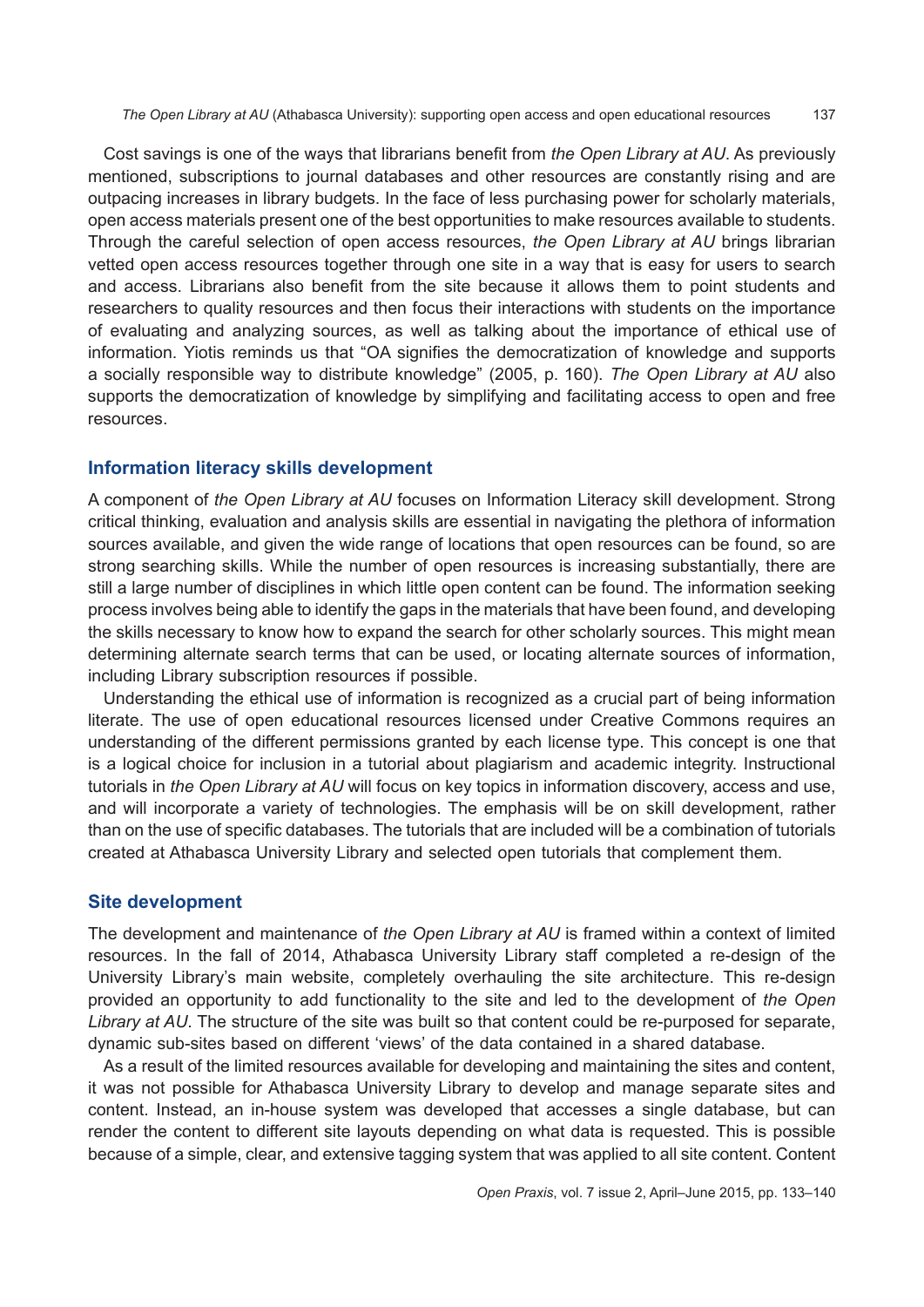has been tagged as open or free, when applicable, as well as being broken down by subject area. For content like tools and tutorials, additional tagging was done by purpose (research, writing, etc.) to encourage discoverability. One of the overall strengths of this approach is that *the Open Library at AU* has all of the system features that the main Library site does. For learners and researchers accessing the Open Library, they do not receive a 'scaled down' version but a site that has all of the functionality of the main library site and is limited to open and free content.

The end result of the modular, layout driven system and extensive tagging, is that much of the content for *the Open Library at AU* is automatically rendered for a specific layout based on a few selected tags. The previous version of Athabasca University Library's website already provided access to significant open access and free resources, and the decision to increase this content both populates and improves both sites. Information literacy tutorials and other components are both re-used when appropriate, so that both sites benefit from new content. Very little bespoke content is required for *the Open Library at AU* helping to minimize maintenance requirements.

#### **Content**

Athabasca University and Athabasca University Library have long been strong supporters of open access, and reducing barriers to learning is part of the Athabasca University mission (Athabasca University, 2013). As the first university in Canada to have an Open Access Research Policy (eMundus, 2013), open access materials have long been an important part of Athabasca University Library's online collection and this content has been continually expanding.

The *Open Library at AU* is in the early stages of development. The first open content added to the site was that which had previously been tagged as "open" on the Library's main website. Adding resources to *the Open Library at AU* is being done in three phases: firstly, open access content, followed by free content, and finally hybrid content. The addition of open access content is the most important phase because this is the material that has the biggest potential use, impact, and cost savings to learners and researchers. The goal of this phase is to create a comprehensive collection of open access content and have it appropriately tagged, described, and curated by librarians. In order to ensure that the collection of resources is meaningful to course authors and developers at Athabasca University, the current focus is on subject areas that are being covered in open educational courses currently in development, and on disciplines taught at AU. This phase involves combing library websites across the world looking for links and information on accessing OA resources. Faculty suggestions and input are also valued in populating the site, as this has proven to be an effective way of gathering content in specific disciplines. All of the resources added to the site to date have been checked for appropriateness, including using Beall's list of publishers [\(http://scholarlyoa.com/publishers/\)](http://scholarlyoa.com/publishers/).

Free content is more difficult to include because it may require more analysis of whether or not it is suitable for inclusion. Again, faculty suggestions as well as a thorough review of what others have used are two of the approaches being used to create the listing of free resources. Tagging is applied to these resources as well in order to ensure that they are made available appropriately. Free content remains a very challenging issue as it taps into the huge potential of all of the content available on the web but also comes with all of associated pitfalls of quality, and reliability.

A third, hybrid type of content that has been added to the site fits somewhere between open access and paid content. An example of this is JSTOR's *Register and Read* program [\(http://about.jstor.org/rr\)](http://about.jstor.org/rr). This program gives you access to read three articles every fourteen days. While this content is not Open Access, it does make scholarly content freely available for use. Databases with trials may also be included in this third content type.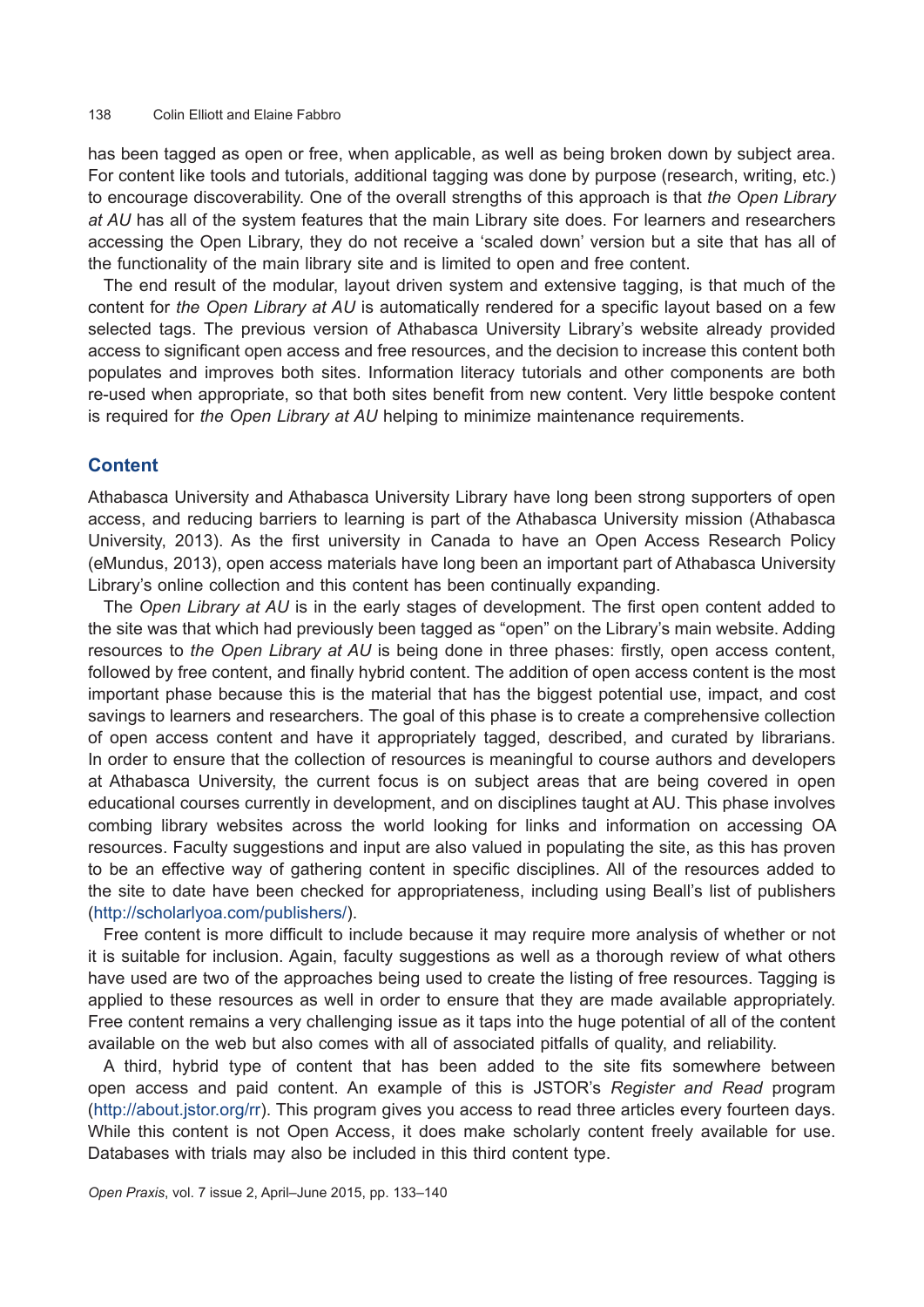The content that *the Open Library at AU* provides is available to students without cost and allows learners and researchers to find the material they need to support their courses, course work and research.

# **Conclusion**

Open access, OER, and MOOCs have all changed the learning landscape for libraries. Learners taking advantage of these disruptive learning technologies have typically been underserved by libraries that struggle to remain relevant and to provide content access to users that cannot access traditionally licensed content. *The Open Library at AU* will tackle these issues by only containing open and free content, supporting tools, and skill development tutorials which support learners, course creators, librarians, and academics involved in OER and MOOCs. By providing a comprehensive open library website, Athabasca University Library is supporting the sharing, creation, and growth of knowledge.

## **Acknowledgement**

This paper was presented at the 2015 Open Education Consortium Global Conference, held in Banff (Canada) in April 22nd-24th 2015 [\(http://conference.oeconsortium.org/2015\)](http://conference.oeconsortium.org/2015), with whom *Open Praxis* established a partnership. After a pre-selection by the Conference Programme Committee, the paper underwent the usual peer-review process in *Open Praxis*.

# **References**

- Anderson, T. (2013). Open access scholarly publications as OER. *The International Review of Research in Open and Distributed Learning*, *14*(2), 81–95. Retrieved from [http://www.irrodl.org/](http://www.irrodl.org/index.php/irrodl/article/view/1531) [index.php/irrodl/article/view/1531](http://www.irrodl.org/index.php/irrodl/article/view/1531)
- Athabasca University. (2013). *Mission & Mandate*. Retrieved February 13, 2015, from [http://www.](http://www.athabascau.ca/aboutau/mission.php) [athabascau.ca/aboutau/mission.php](http://www.athabascau.ca/aboutau/mission.php)
- Barnes, C. (2013). MOOCs: The challenges for academic librarians. *Australian Academic & Research Libraries*, *44*(3), 163–175. <http://dx.doi.org/10.1080/00048623.2013.821048>
- Billings, M. S., Hutton, S. C., Schafer, J., Schweik, C. M. & Sheridan, M. (2012). Open educational resources as learning materials: Prospects and strategies for university libraries. *Research Library Issues*, (280), 2–10. Retrieved from <http://publications.arl.org/rli280/2>
- Bull, D. D. (2012). From ripple to tsunami: The possible impact of MOOCs on higher education. *DEQuarterly*, 12, 10–11. Retrieved from <http://eprints.usq.edu.au/22388/>
- Butler, B. (2012). *Issue Brief: Massive Open Online Courses: Legal and Policy Issues for Research Libraries*. Washington: Association of Research Libraries. Retrieved from [http://www.arl.org/](http://www.arl.org/storage/documents/publications/issuebrief-mooc-22oct12.pdf) [storage/documents/publications/issuebrief-mooc-22oct12.pdf](http://www.arl.org/storage/documents/publications/issuebrief-mooc-22oct12.pdf)
- Canadian Association of Research Libraries (2013). *Position statement on open access*. Retrieved February 1, 2015 from [http://www.carl-abrc.ca/en/scholarly-communications/carl-position](http://www.carl-abrc.ca/en/scholarly-communications/carl-position-statement-on-open-access.html)[statement-on-open-access.html](http://www.carl-abrc.ca/en/scholarly-communications/carl-position-statement-on-open-access.html)
- Courtney, K. K. (2013). The MOOC syllabus blues strategies for MOOCs and syllabus materials. *College & Research Libraries News*, *74*(10), 514–517. Retrieved from [http://crln.acrl.org/](http://crln.acrl.org/content/74/10/514.full) [content/74/10/514.full](http://crln.acrl.org/content/74/10/514.full)
- eMundus. (2013). *eMundus. Canada. Institutional/Organisational OER initiatives. Athabasca University*. Retrieved February 13, 2015, from <http://wikieducator.org/Emundus/Canada>